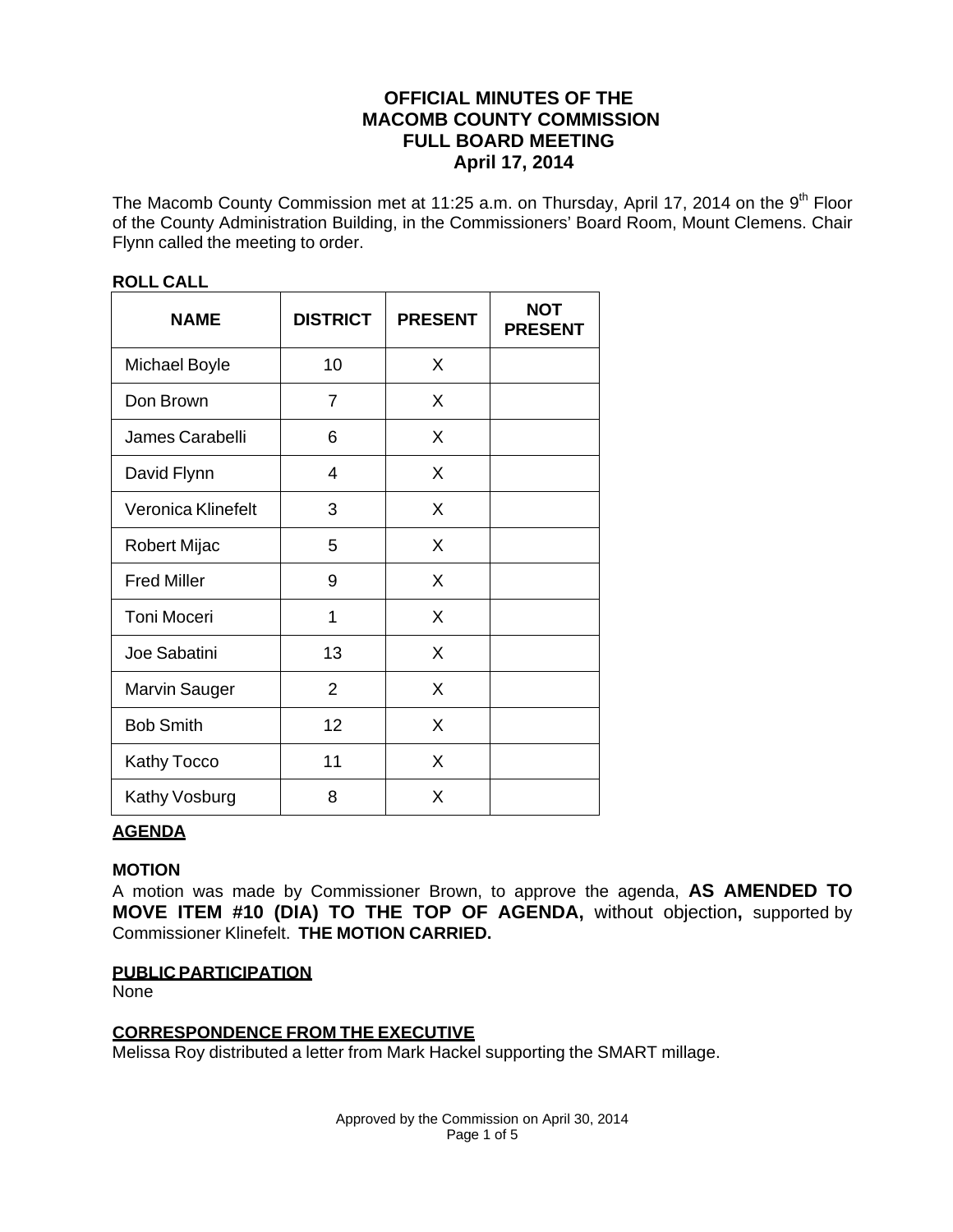Page 2 of 6<br>OFFICIAL MINUTES MACOMB COUNTY COMMISSION FULL BOARD MEETING – April 17, 2014

### **2013 MACOMB COUNTY ART INSTITUTE AUTHORITY REPORT**

Given by Stan Simek, Chair of the Macomb Art Authority

### **R14-058 MOTION**

A motion was made by Commissioner Carabelli, to receive and file the Macomb County Art Institute Authority Report, supported by Commissioner Vosburg. **THE MOTION CARRIED.**

### **CONFIRMATION OF JOHN SCHAPKA AS CORPORATION COUNSEL**

### **MOTION**

**R14-059** A motion was made by Commissioner Carabelli, to confirm the appointment of John Schapka as Corporation Counsel, supported by Commissioner Moceri.

A roll call vote was taken:

Voting Yes were: Sauger, Smith, Vosburg, Boyle, Brown, Carabelli, Klinefelt, Mijac, Miller, Moceri, Sabatini, Tocco and Flynn. There were 13 YES votes. There were 0 NO votes.

### **THE MOTION CARRIED**. **John Schapka was confirmed as Corporation Counsel.**

#### **APPOINTMENTS**

**Board Chair Appointment with Board concurrence:**

### **a) BUILDING AUTHORITY**

1 vacancy; 2 year term upon appointment to 12/31/15

#### **MOTION**

**R14-060** A motion was made by Commissioner Smith, to approve the appointment of Arnold (Butch) Hassig to the Building Authority for a two-year term beginning upon appointment to December 31, 2015, supported by Commissioner Carabelli. **THE MOTION CARRIED.**

#### **Arnold (Butch) Hassig was appointed to the Building Authority.**

#### **Executive Appointment with Board concurrence:**

### **b) REGIONAL TRANSIT AUTHORITY**

1 vacancy; 3 year term beginning 04/01/14 to 03/31/17;

#### **MOTION**

**R14-061** A motion was made by Commissioner Vosburg, to approve the appointment of Don Morandini to the Regional Transit Authority for a three year term beginning April 1, 2014 to March 31, 2017, supported by Commissioner Carabelli. **THE MOTION CARRIED.**

### **Don Morandini was appointed to the Regional Transit Authority.**

### **FINANCE COMMITTEE MEETING – April 17, 2014**

The reading of the recommendations from the Finance Committee was waived and a motion was made by Chair Miller, supported by Vice-Chair Moceri, to adopt the committee recommendations.

> Approved by the Commission on April 30, 2014 Page 4 of 5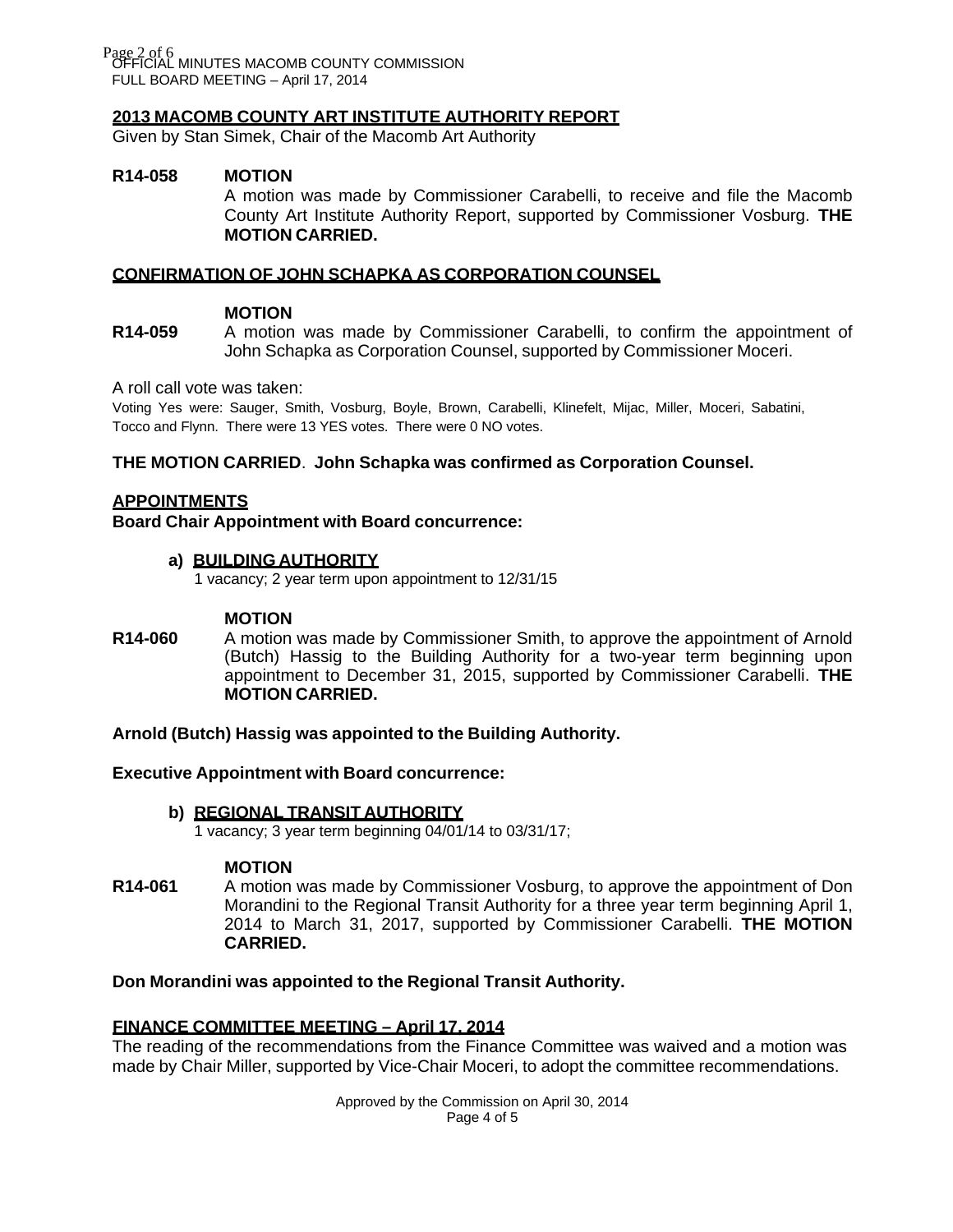Commissioner Smith asked to separate Item #8. There were NO objections.

- **R14-062** Approve the contract between the Macomb County Department of Roads and Michigan Department of Transportation for the paving of 25 Mile Road from Van Dyke to Hayes Road; further, a copy of this Board of Commissioners' action is directed to be delivered forthwith to the Office of the County Executive.
- **R14-063** Approve the contract between the Macomb County Department of Roads and Michigan Department of Transportation for the reconstruction of 25 Mile Road from Mound to Van Dyke; further, a copy of this Board of Commissioners' action is directed to be delivered forthwith to the Office of the County Executive.
- **R14-064** Approve the Macomb County Monumentation Agreement with Great Lakes Geomatics, LLC, in the amount of \$46,002 for grant year 2014; further, a copy of this Board of Commissioners' action is directed to be delivered forthwith to the Office of the County Executive.
- **R14-065** Approve an increase in the 2014 budgeted revenues and expenditures of the Macomb County Community Corrections Department as a result of being awarded a Federal Justice Assistance Grant in the amount of \$89,416; further, this budget action addresses budgetary issues only. It does not constitute the Commission's approval of any County contract. If a contract requires Commission approval under the County's Contracting Policy or the County's Procurement Ordinance, such approval must be sought separately; further, a copy of this Board of Commissioners' action is directed to be delivered forthwith to the Office of the County Executive.
- **R14-066** Approve the purchase of software licenses from Microsoft through Dell Computers; further, a copy of this Board of Commissioners' action is directed to be delivered forthwith to the Office of the County Executive.
- **R14-067** Approve the purchase of software licensing and compliance agreement from Oracle; further, a copy of this Board of Commissioners' action is directed to be delivered forthwith to the Office of the County Executive.
- **R14-068** Approve the ballot language for SMART Macomb County Public Transportation Millage (version 2 - revised on 4-11-14 by SMART) and that it be placed on the August ballot; further, a copy of this Board of Commissioners' action is directed to be delivered forthwith to the Office of the County Executive. (Record NO votes from committee: Carabelli, Mijac and Sabatini)
- **R14-069** Adopt the 2015-2018 Compensation Ordinance for the County Executive; further, a copy of this Board of Commissioners' action is directed to be delivered forthwith to the Office of the County Executive. Record NO votes from committee: Carabelli)

### **THE MOTION CARRIED.**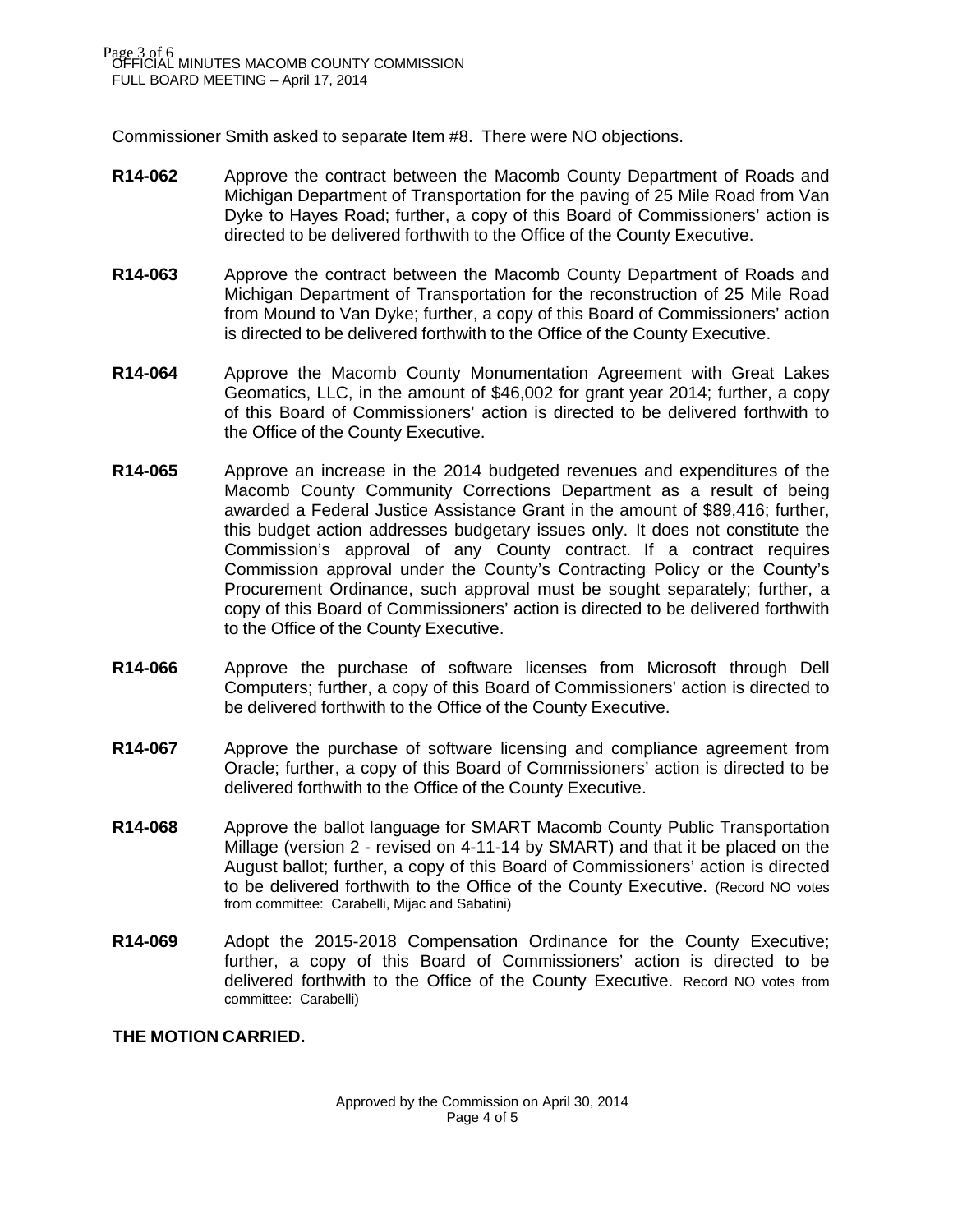Page 4 of 6<br>OFFICIAL MINUTES MACOMB COUNTY COMMISSION FULL BOARD MEETING – April 17, 2014

### **SEPARATED MOTION**

**R14-070** Adopt the 2015-2016 Compensation Ordinance for the Board of Commissioners, as amended to include \$30,746 for commissioners and \$66,595 for Board Chair; further, a copy of this Board of Commissioners' action is directed to be delivered forthwith to the Office of the County Executive. further, a copy of this Board of Commissioners' action is directed to be delivered forthwith to the Office of the County Executive. (Record NO votes from committee: Carabelli)

#### **MOTION TO AMEND**

Commissioner Smith made a motion to amend the separated motion to keep the Commissioners' rate of pay at status quo and to restore the Board Chair to the 2007-08 rate of \$73,790, supported by Commissioner Tocco.

A roll call vote was taken:

Voting yes was: Sauger, Smith, Vosburg, Mijac, Tocco and Flynn, There were 6 YES votes. Voting no was: Boyle, Brown, Carabelli, Klinefelt, Miller, Moceri and Sabatini. There were 7 NO votes.

#### **THE MOTION TO AMEND FAILED.**

#### **THE SEPARATED MOTION CARRIED.**

### **RESOLUTIONS**

#### **MOTION**

A motion was made by Commissioner Carabelli, to adopt the following Resolutions in their entirety, supported by Commissioner Sauger.

- **R14-071** Giving direction for fee write-off and approving provision of County Services for Portofino Villa Subdivision Anniversary (offered by Board Chair on behalf of Board; recommended by Infrastructure Committee on 04-15-14)
- **R14-072** Encouraging the Macomb County Office of County Executive to negotiate a plan with the City of Mount Clemens based on the shared parking concept proposed by the Mount Clemens Downtown Development Authority (DDA); (offered by Board Chair on behalf of Board; recommended by Infrastructure Committee on 04-15-14) (Record NO votes for Brown and Klinefelt from Committee)

#### **THE MOTION CARRIED.**

#### **PROCLAMATIONS**

#### **MOTION**

A motion was made by Commissioner Vosburg, to adopt the following Proclamations in their entirety, supported by Commissioner Tocco.

- **R14-073** Proclaiming April as Sexual Assault Awareness Month in Macomb County (offered by Board Chair on behalf of Board; recommended by Government Operations Committee on 04-14-14)
- **R14-074** Recognizing April as Child Abuse Prevention Month (offered by Board Chair on behalf of Board; recommended by Justice & Public Safety Committee on 04-15-14)

Approved by the Commission on April 30, 2014 Page 4 of 5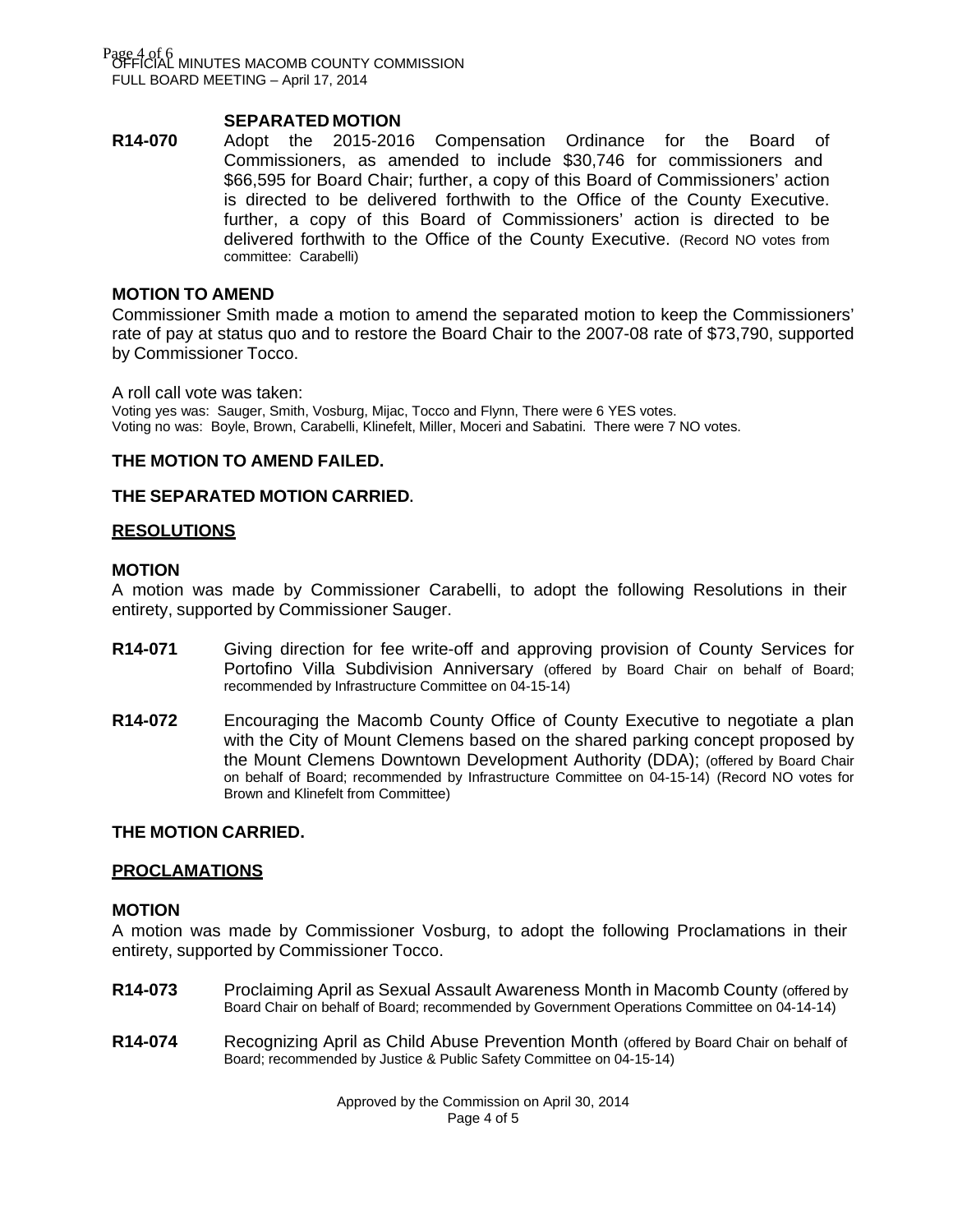#### **R14-075** Recognizing the Macomb County Heritage Alliance (offered by Vosburg; recommended by Finance Committee on 04-17-14)

# **THE MOTION CARRIED.**

## **NEW BUSINESS**

Commissioner Boyle distributed information about an event next Tuesday. Commissioner Sauger wished everyone a Happy Easter.

### **PUBLIC PARTICIPATION**

None

# **ROLL CALL**

| <b>NAME</b>          | <b>DISTRICT</b> | <b>PRESENT</b> | <b>NOT</b><br><b>PRESENT</b> |
|----------------------|-----------------|----------------|------------------------------|
| Michael Boyle        | 10              | X              |                              |
| Don Brown            | 7               | X              |                              |
| James Carabelli      | 6               | X              |                              |
| David Flynn          | 4               | X              |                              |
| Veronica Klinefelt   | 3               | X              |                              |
| <b>Robert Mijac</b>  | 5               | X              |                              |
| <b>Fred Miller</b>   | 9               | X              |                              |
| Toni Moceri          | 1               | X              |                              |
| Joe Sabatini         | 13              | X              |                              |
| <b>Marvin Sauger</b> | $\overline{2}$  | X              |                              |
| <b>Bob Smith</b>     | 12              | X              |                              |
| <b>Kathy Tocco</b>   | 11              | X              |                              |
| Kathy Vosburg        | 8               | X              |                              |

# **ADJOURNMENT**

# **MOTION**

A motion was made by Commissioner Boyle, to adjourn, supported by Commissioner Sabatini. **THE MOTION CARRIED.**